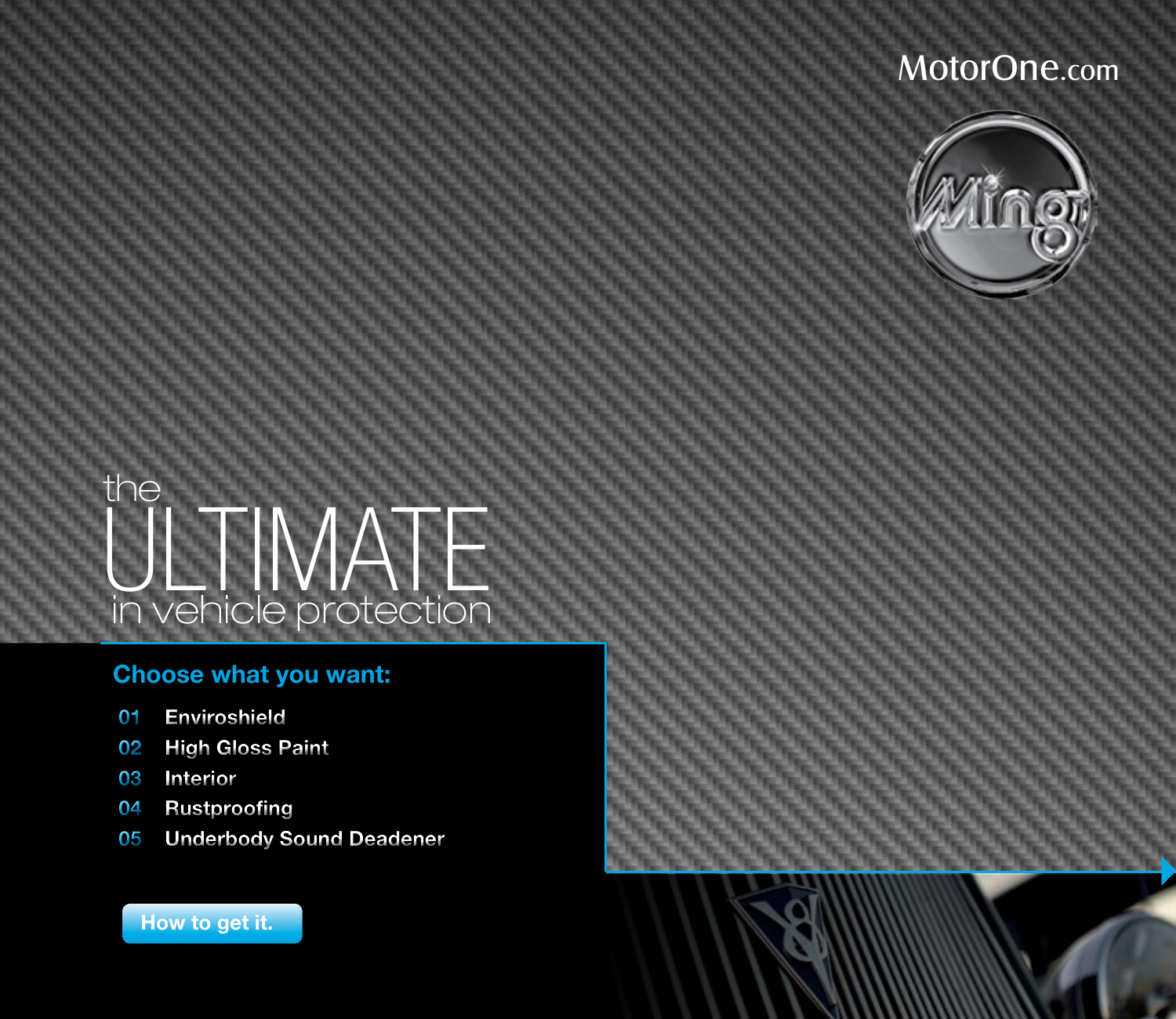<span id="page-1-0"></span>

### **Enviroshield - 21st century technology paint finish**

Enviroshield provides the ultimate in vehicle protection. Enviroshield's enhanced formula delivers outstanding protection, gloss and shine.

- Protects against harmful UV which can cause discolouration, fading and oxidization.
- Outstanding stain resistance against bird droppings and tree sap.
- Durable long-lasting finish.
- Eliminates the need to wax and polish saving time and money!
- Easy-clean non-stick surface makes washing easier.
- Backed by MotorOne's Nationwide Warranty\* for added peace of mind.

### **And how to keep that long lasting shine?**

For a lasting shine and to keep your car looking great, simply wash regularly with Enviroshield Wash Renewer Concentrate – available from your MotorOne dealer.

## exterior protection







- **01 Enviroshield**
- **[02 High Gloss Paint](#page-2-0)**
- **[03 Interior](#page-3-0)**
- **[04 Rustproofing](#page-4-0)**
- **[05 Underbody Sound Deadener](#page-5-0)**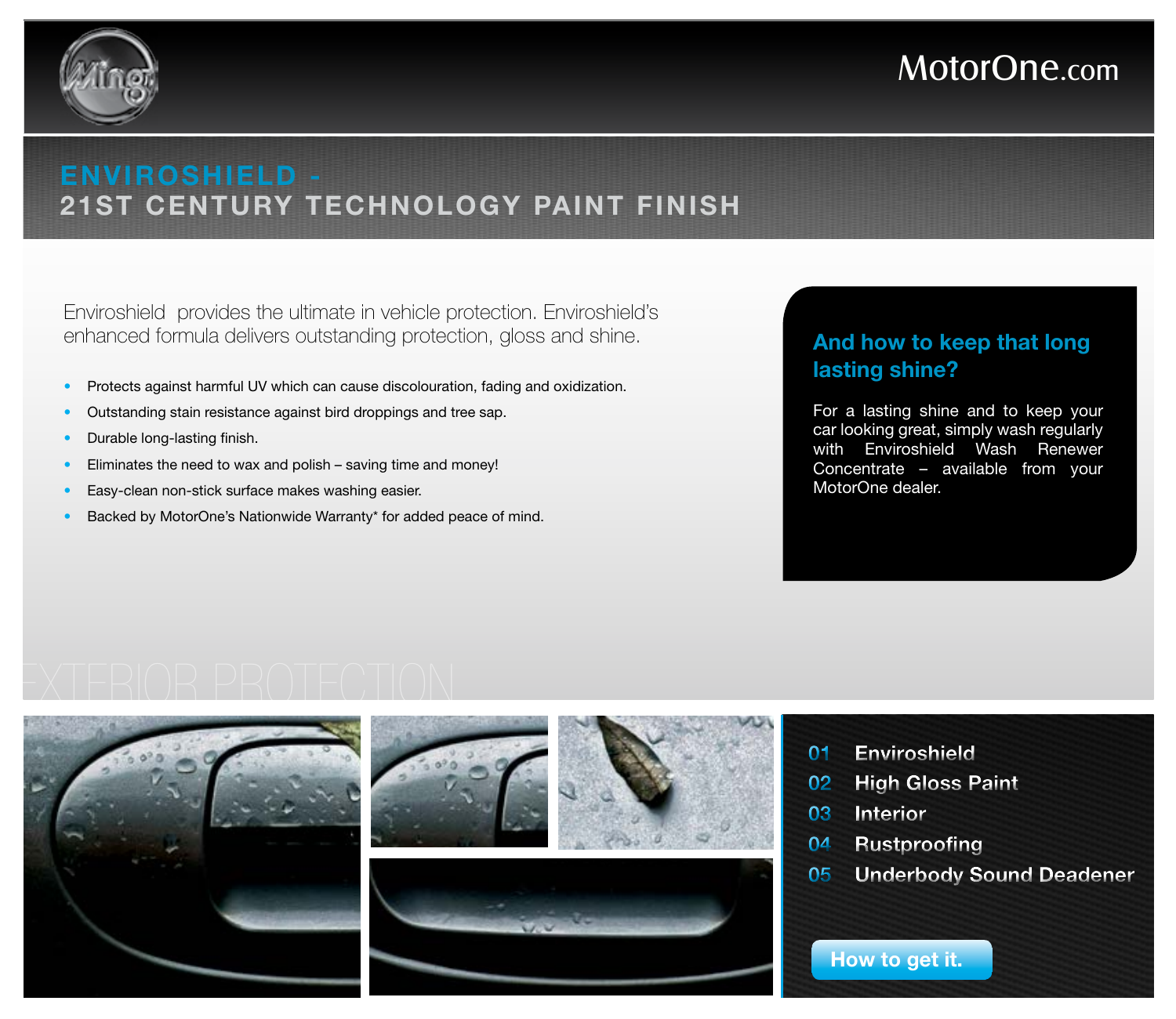<span id="page-2-0"></span>

### **diamond hard high gloss paint protection**

- MotorOne's high gloss paint protection seals the porous surface of your paintwork, providing the ultimate protection against damaging UV rays which can cause fading, discolouration and oxidization.
- Makes touch-ups and colour match easier, helping preserve both the appearance and resale value.
- Easy-clean non-stick surface makes washing easier.
- Eliminates the need to wax and polish saving time and money!
- Backed by MotorOne's Nationwide Warranty\* for added peace of mind.



## paint protection







- **[01 Enviroshield](#page-1-0)**
- **02 High Gloss Paint**
- **[03 Interior](#page-3-0)**
- **[04 Rustproofing](#page-4-0)**
- **[05 Underbody Sound Deadener](#page-5-0)**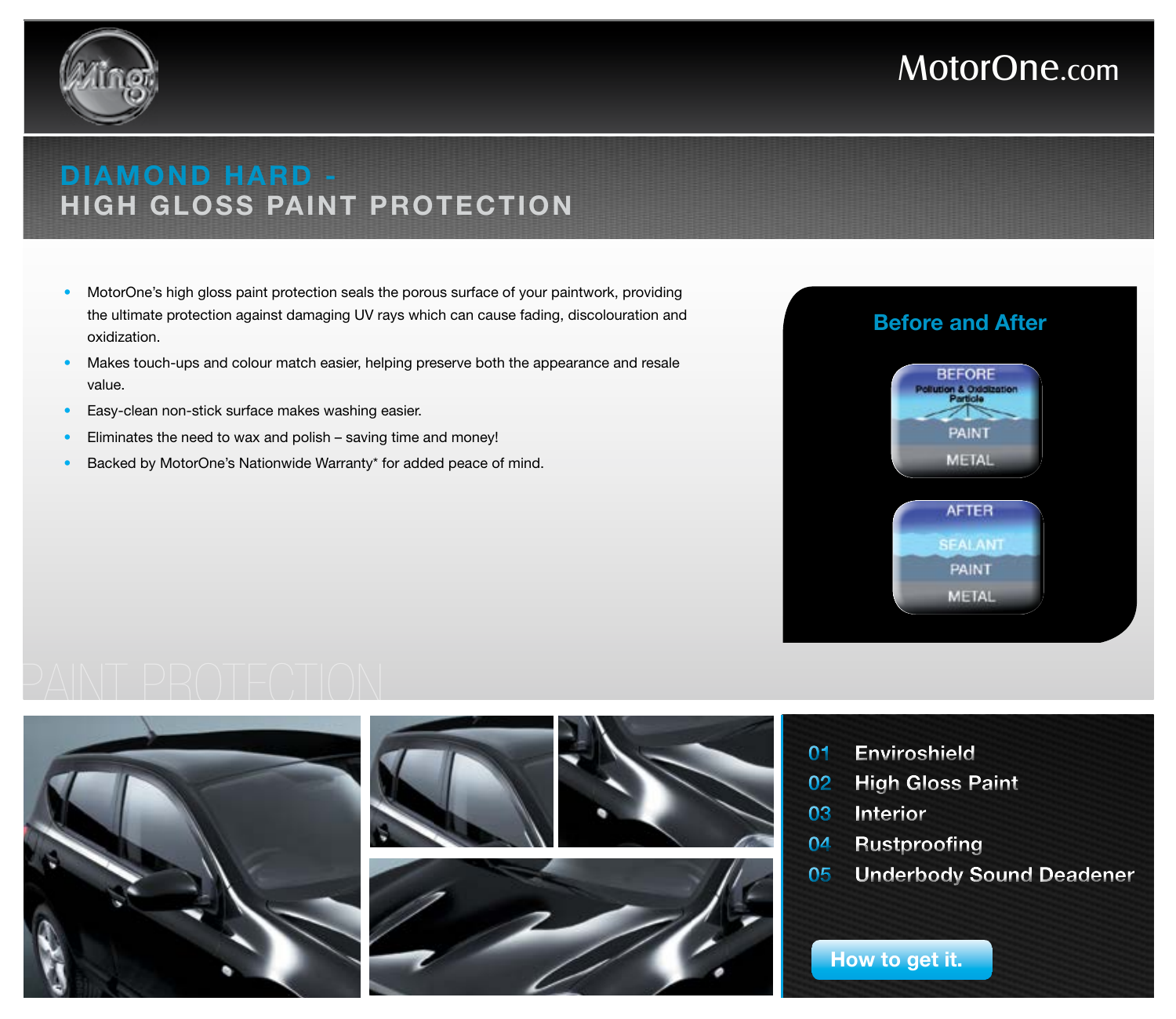<span id="page-3-0"></span>

### **protecting the interior advanced invisible protective barrier**

Help protect and preserve your vehicle with MotorOne – the total solution to interior protection.

### **Fabric and Carpet Protection**

- Provides a strong and effective barrier against permanent stains from common food and drink spills
- Not just a surface spray seals and coats fibres for lasting protection.
- Low maintenance, easy-clean surface saves time and money!
- Backed by MotorOne's Nationwide Warranty\* for added peace of mind.

### **Vinyl and Leather Protection**

- Seals vinyl and leather locking in moisture and preventing surface dehydration.
- Protects against damaging UV rays which can cause cracking and splitting.
- Lasting low sheen finish.
- Low maintenance  $-$  just a damp cloth to remove dust.
- Suitable for all vinyl and leather surfaces.
- Backed by MotorOne's Nationwide Warranty\* for added peace of mind.

# interior protection







- **[01 Enviroshield](#page-1-0)**
- **[02 High Gloss Paint](#page-2-0)**
- **03 Interior**
- **[04 Rustproofing](#page-4-0)**
- **[05 Underbody Sound Deadener](#page-5-0)**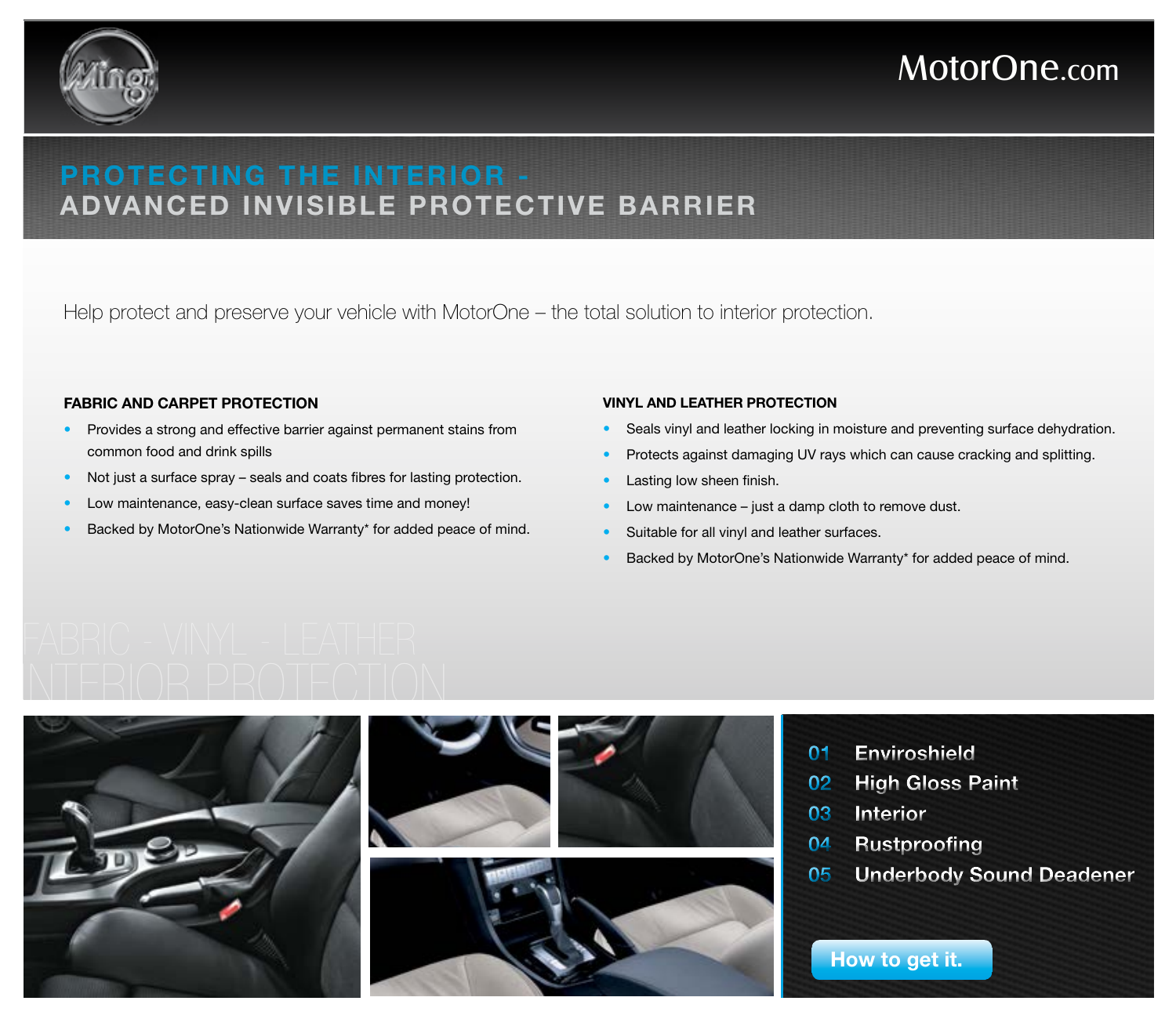<span id="page-4-0"></span>

### **rustproofing protection**

MotorOne's wax-based formula provides the ultimate protection against perforation rust. This self-healing formula seals out air, moisture, and salt.

- Neutralizes any existing rust.
- Unparalleled protection against perforation rust applied inside door cavities, sills, boot and around tail and headlight mountings.
- Penetrates welds and seams total underbody protection provides total peace of mind!
- Thixotropic formula self-heals minor scrapes and scratches on the treated surface.
- onforms to Australian Standards (rust prevention)
- MotorOne Nationwide Warranty for added peace of mind\*\*

\*\* MotorOne Rust Proofing requires an annual inspection as described in the maintenance schedule. Please contact MotorOne or your selling dealer. Some fees may apply.

## rustproofing









- **[01 Enviroshield](#page-1-0)**
- **[02 High Gloss Paint](#page-2-0)**
- **[03 Interior](#page-3-0)**
- **04 Rustproofing**
- **[05 Underbody Sound Deadener](#page-5-0)**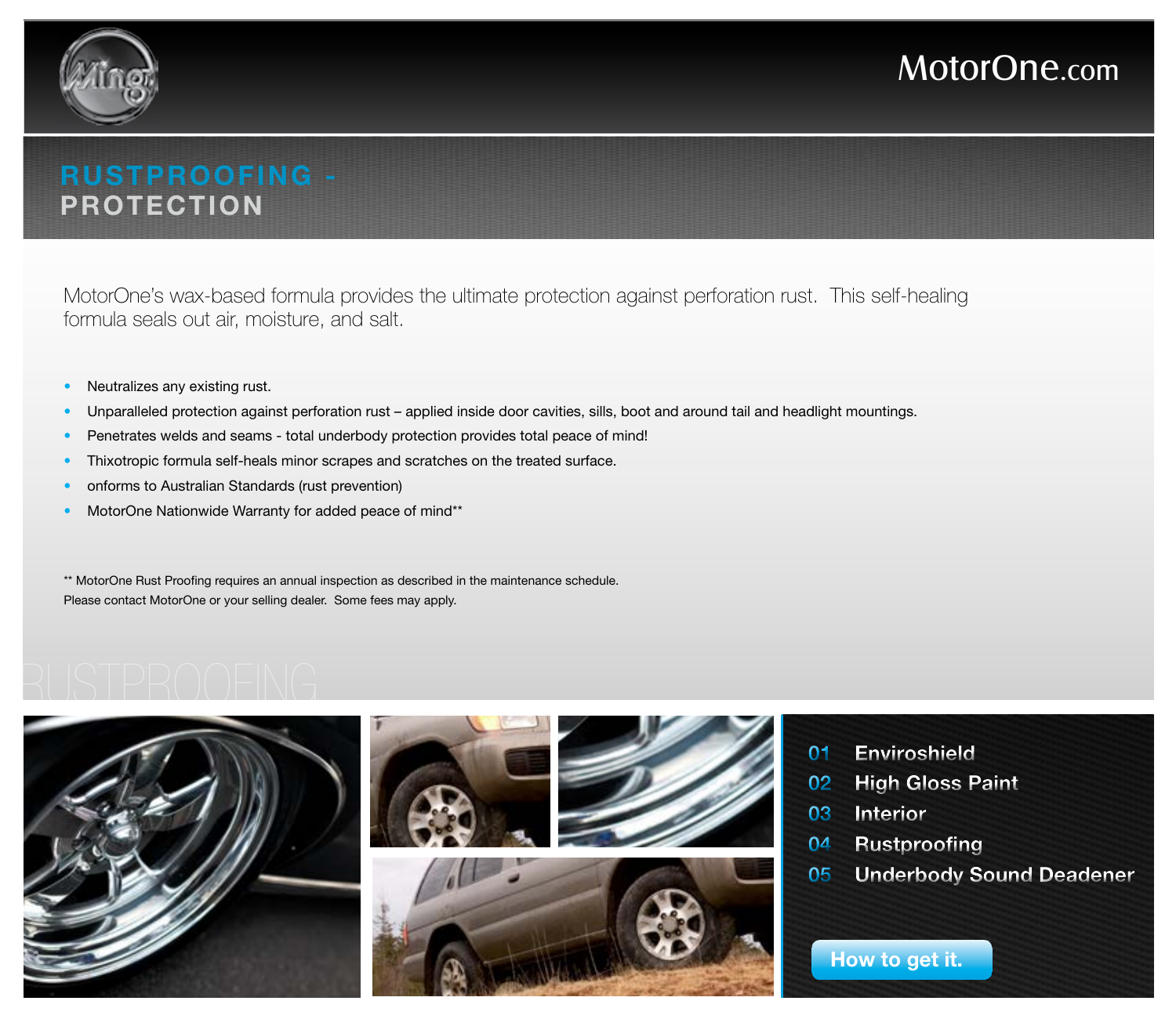<span id="page-5-0"></span>

### **underbody sound deadener**

If you want to create a quieter driving experience, MotorOne's Underbody Sound Deadener is the solution. For best results, we recommend using in conjunction with MotorOne Rust Proofing for the ultimate in road noise reduction.

- Rubber-based compound that provides a thick protective coating on the underbody and inside wheel wells/arches.
- Thixotropic formula self-heals minor scrapes and scratches on the treated surface.
- Helps insulate and protect the underbody of the vehicle.
- Reduces road noise for a quieter driving experience.
- MotorOne Nationwide Warranty for added peace of mind\*\*\*

\*\*\* MotorOne Sound Deadener requires an annual inspection as described in the maintenance schedule. Please contact MotorOne or your selling dealer. Some fees may apply.

## sound deadener







- **[01 Enviroshield](#page-1-0)**
- **[02 High Gloss Paint](#page-2-0)**
- **[03 Interior](#page-3-0)**
- **[04 Rustproofing](#page-4-0)**
- **05 Underbody Sound Deadener**